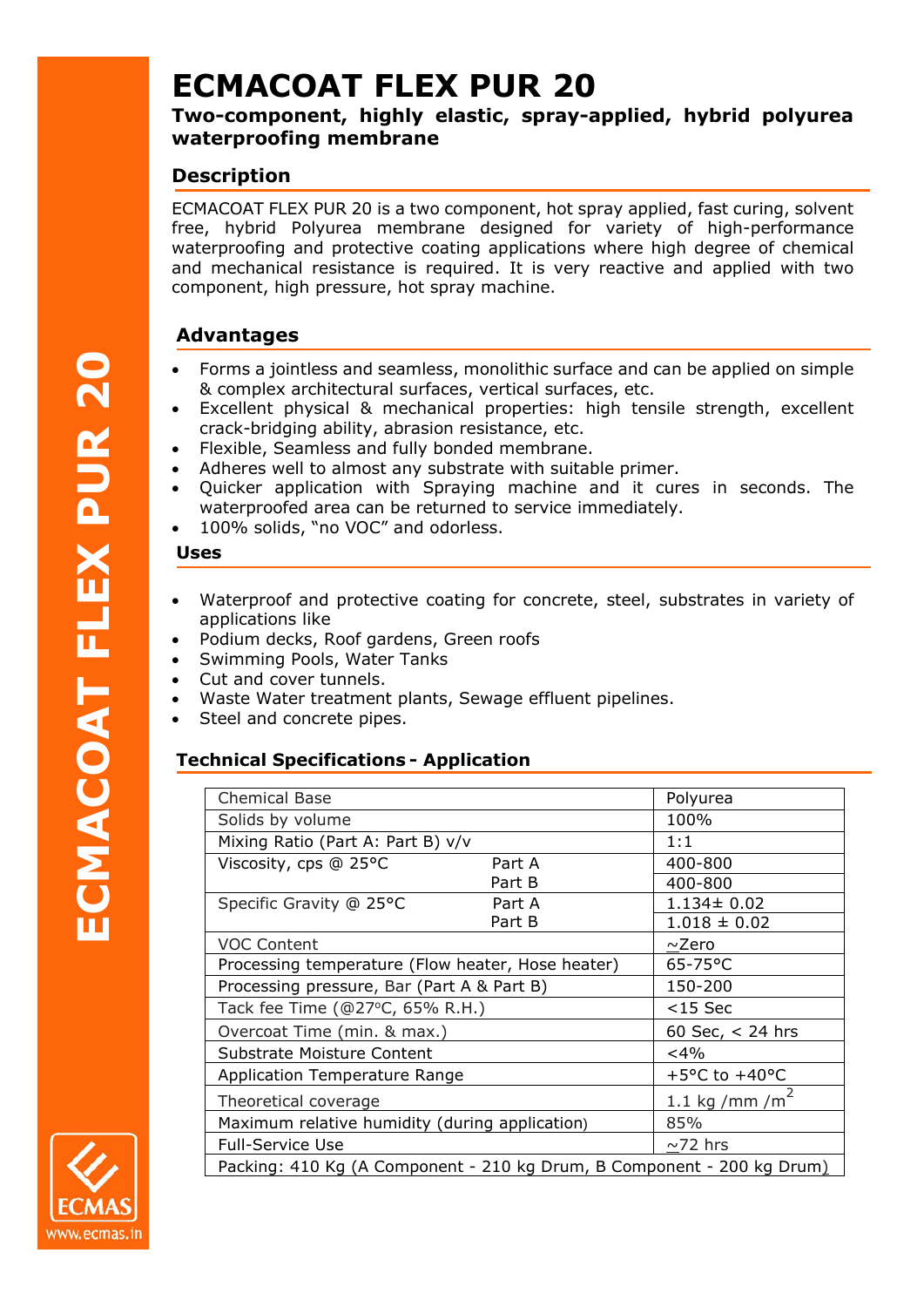## **Technical Properties - Cured Membrane (2 mm thickness)**

| Elongation at break 7 days, ASTM D412 %               | $550 \pm 50 %$                      |
|-------------------------------------------------------|-------------------------------------|
| Tensile Strength, 7 days, N/mm <sup>2</sup> ASTM D412 | $17 + 2$ N/mm <sup>2</sup>          |
| Tear Strength 7 days, N/mm <sup>2</sup> ASTM D412     | 60 $\pm$ 10 N/mm <sup>2</sup>       |
| Hardness (Shore A)                                    | $80 \pm 5$                          |
| Crack bridging capability                             | $>3$ mm                             |
| Service temperature range                             | $-40^{\circ}$ C to $+120^{\circ}$ C |
| <b>Chemical Resistance</b>                            |                                     |
| (oils & fuels, sea water, diluted acids & alkalis)    | Resistant                           |
| <b>Plant Root Resistance</b>                          | Resistant                           |
| Packaging (Part A & Part B)                           | 200+210 Kg Drums                    |
| Shelf Life (when stored at 25°C, 65% R.H.)            | 12 months                           |

## **Application Guidelines**

#### **1. Surface Preparation:**

**Concrete Surfaces:** Concrete substrate should be sound and at least 28 days old before applying ECMACOAT FLEX PUR 20. Make corner fillets and treat all cavities, voids, cracks and construction joints in substrate with Polymer mortar. All moving cracks and joints shall be sealed with flexible sealants like ECMASEAL PU 1K or ECMASEAL M.S. It is important to remove/clean loose particles, dirt, contaminants, laitance, weak concrete, paint residue, grease from the surface by chipping, grinding with suitable equipment such as grinder, wire brush, etc. to expose blow holes, and to produce a sound concrete surface with adequate profile and then vacuum cleaned.

**Metal Surfaces:** The substrate is prepared by brushing, rubbing, sandblasting, etc. and it is then thoroughly cleaned using an industrial vacuum cleaner so that the surface is dry, stable and free from rust or corrosion of any type, paint residue, loose materials, oil, grease, dust, etc. which may prevent adhesion.

### **2. Priming**

On Concrete surfaces, apply PU primer ECMACOAT PUPRIME @ 0.15-0.20 Kg/ Sqm for better adhesion. Ensure substrate is dry and surface moisture content is <5% prior to primer application. ECMACOAT FLEX PUR 20 may be applied 3-4 hours after the application of the polyurethane primer and while the surface is still tacky. In any case, the waiting time after the application of the primer should not exceed 24 hours.

On Metal surfaces, apply the two-component, epoxy primer ECMACOAT 405 by brush, roller or spray in two coats. The second layer may be applied as soon as the first one has dried. ECMACOAT FLEX PUR 20 is applied within 24 hours from priming.

### **3. Pre-heating & Mixing:**

Components A and B are packaged in separate containers. Need preheating of Components A & B to  $\sim 65^{\circ}$ C-70°C to precondition both the components prior to application. Still well & mix both Part A & Part B separately before use to homogenize the contents. Mixing well is important as the toner in B Component may be settled down to bottom.